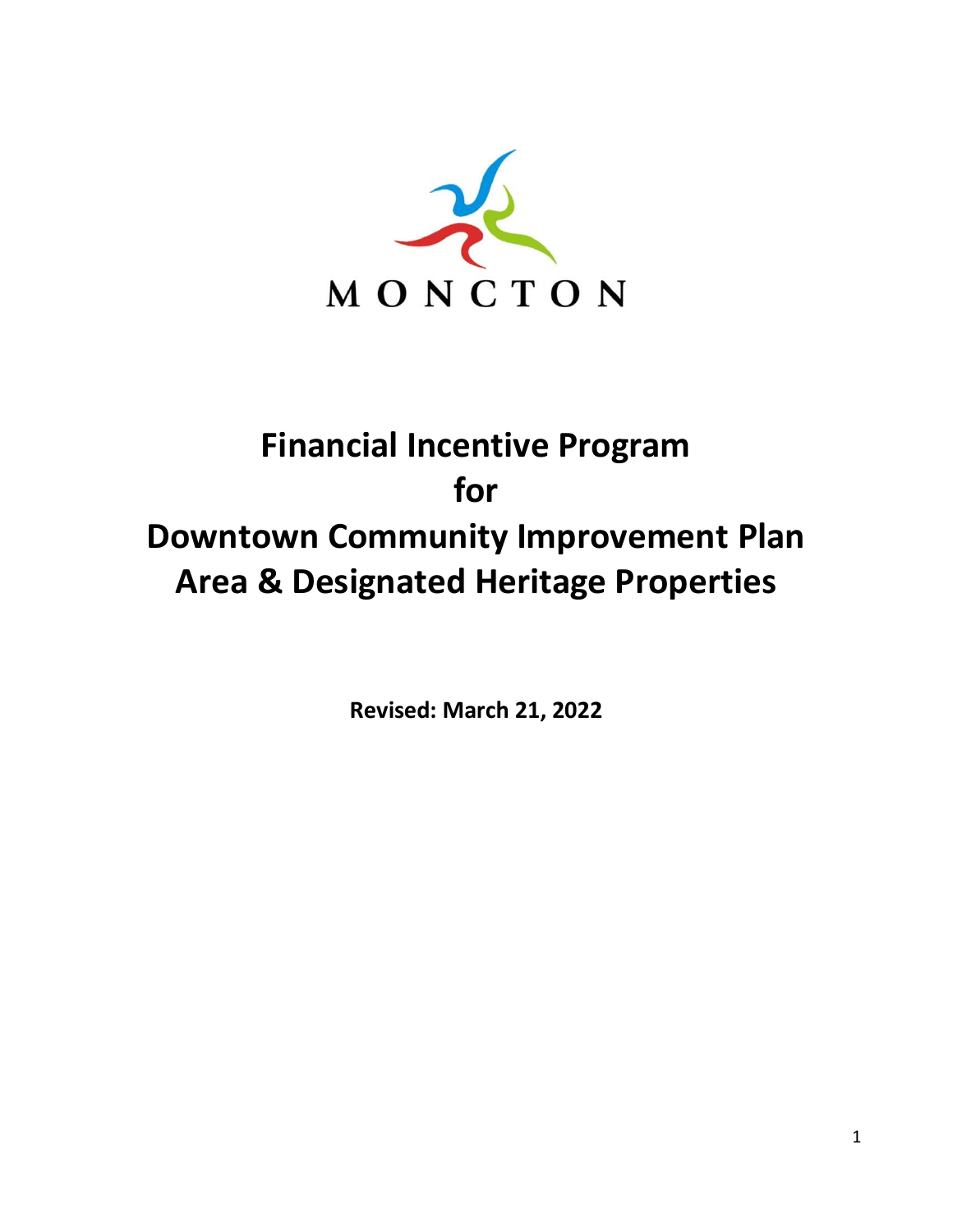

## Table of Contents

| 1. |     | PROGRAM DESCRIPTION OF FINANCIAL INCENTIVE PROGRAM GRANTS3 |  |
|----|-----|------------------------------------------------------------|--|
|    | 1.1 |                                                            |  |
|    | 1.2 |                                                            |  |
| 2. |     |                                                            |  |
|    |     |                                                            |  |

#### **SCHEDULES**

| Schedule "B" – Grant Payment Evaluation under Downtown Capital Improvement Fund |  |
|---------------------------------------------------------------------------------|--|
|                                                                                 |  |
|                                                                                 |  |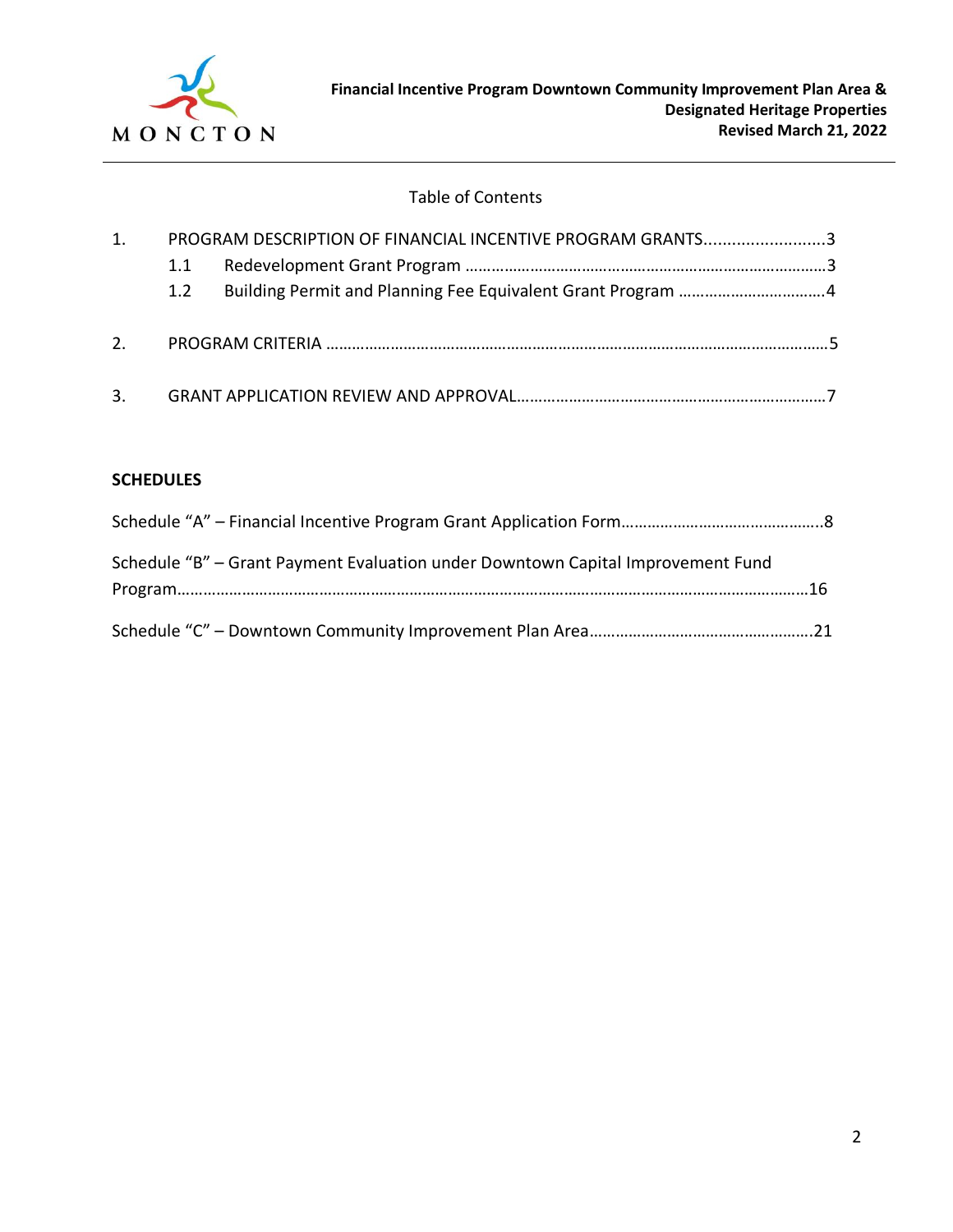

## **DOWNTOWN COMMUNITY IMPROVEMENT PLAN & DESIGNATED HERITAGE PROPERTIES FINANCIAL INCENTIVE PROGRAM**

## **1. PROGRAM DESCRIPTION OF FINANCIAL INCENTIVE PROGRAM GRANTS**

The Financial Incentive Program grants will focus on assisting with the revitalization of vacant and under-utilized properties and buildings within a designated Downtown Community Improvement Plan area. The Financial Incentive Programs will also be available to assist with Heritage Preservation for heritage properties designated under the City's Heritage By-law.

The Financial Incentive Program grants consist of a Redevelopment Grant Program and a Building Permit and Planning Fee Equivalent Grant Program. It is anticipated that these grants will act as a catalyst for increased development activities in the surrounding downtown, which will in turn attract further businesses, residents and employment. The description, criteria, and application process for these programs are outlined in the following pages.

## **1.1 Redevelopment Grant Program**

The Redevelopment Grant Program is intended to provide a financial incentive to property owners who rehabilitate and develop adaptive re-use plans for lands and/or buildings that are contaminated, under-utilized or vacant within the designated Downtown Community Improvement Plan Area as shown in Schedule "C". The program will also apply to assisting with adaptive re-use and refurbishment of important heritage properties within the City of Moncton.

These grants are intended to encourage development activity, which would not have otherwise occurred and contribute to the development of the municipality. By putting these lands and buildings back into a fully productive use the City will, in the long term, strengthen and enhance its property tax base through higher property taxes and existing services and infrastructure will be used more effectively. In addition, it is anticipated that the Redevelopment Grant program will serve as a catalyst for increased development activities in the surrounding downtown, which in turn will attract further businesses, residents, and employment.

Grants under the Redevelopment Program will go towards off-setting costs involved with Environmental Remediation; Demolition; LEED/Green Globes Building Components; Site Preparation and Infrastructure Upgrading; Restoration of Existing Buildings; Residential Intensification; Urban Design, Landscaping, and Building Façade Enhancement; and structured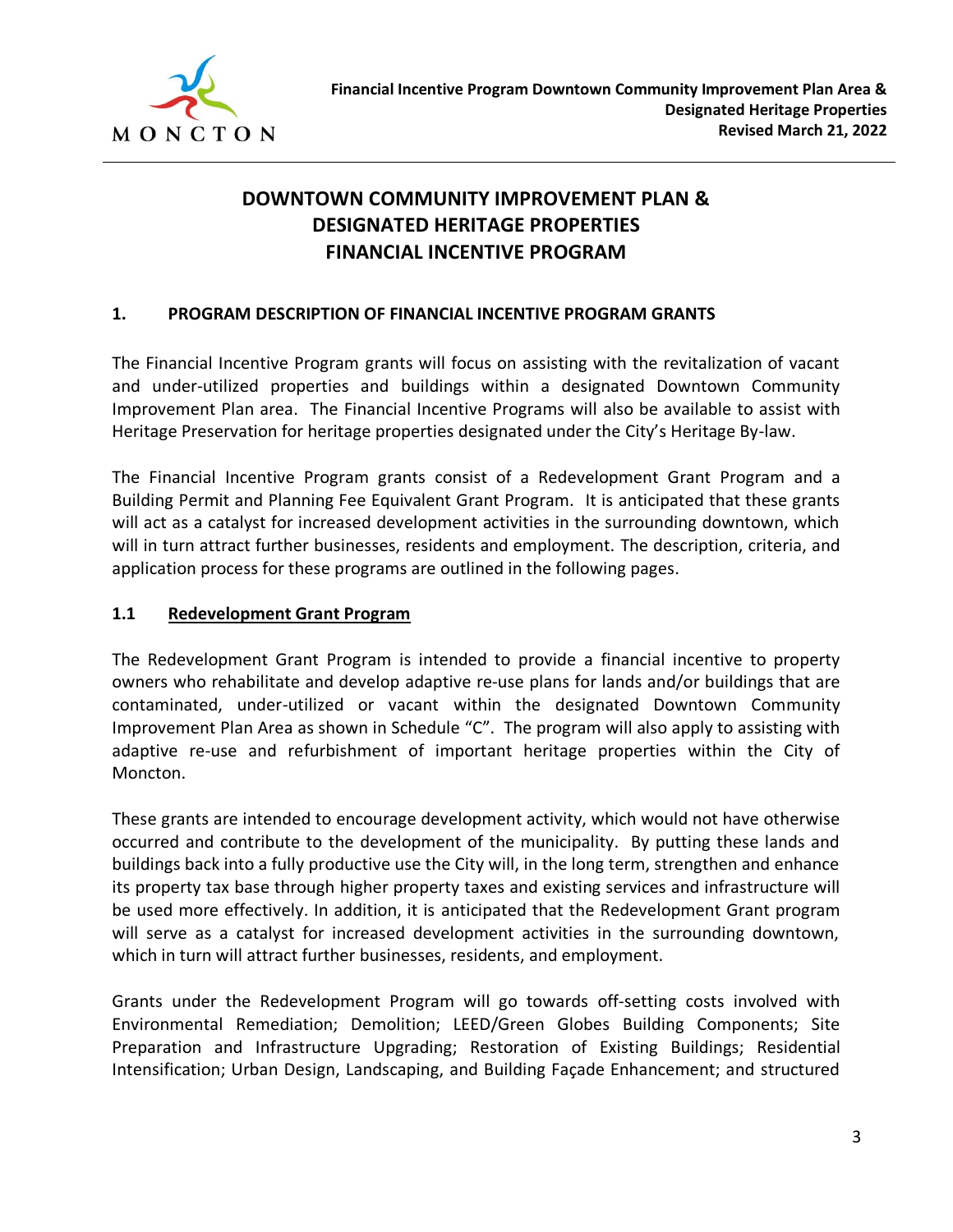

parking integrated into new buildings. The project's final outcome must also represent an adaptive re-use of vacant and/or under-utilized properties and buildings.

The overall grant is calculated based on the value of the construction project at time of building permit application and a Downtown Capital Improvement Fund contribution formula and may be paid on annual basis for up to 5 years for building construction projects valued under \$10 million dollars and up to 10 years for projects valued over \$10 million dollars, commencing once the redevelopment is complete. An application must be made to the City in advance of the development in order to be eligible for a Redevelopment Grant. Only costs incurred after an application is approved by the City can be included in the grant payment.

## **1.2 Building Permit and Planning Fee Equivalent Grant Program**

The Building Permit and Planning Fee Equivalent Grant Program offers grants to eligible applicants for City building permit and planning fees related to the development or redevelopment of vacant properties<sup>1</sup> within the designated Downtown Community Improvement Plan Area as shown in Schedule "C", and or within designated Heritage Properties that comply with the required program criteria outlined in section 2.

This program provides assistance to eligible applicants by reducing property improvement costs through the provision of grants equal to the cost of fees for Development and Building Permits, Municipal Plan and Zoning By-law amendments, variances, and other Planning Advisory Committee (PAC) applications, and Demolition permits. This grant is intended to encourage development activity, which would not have otherwise occurred.

An application must be made to the City in order to be eligible for a Building Permit and Planning Fee Equivalent Grant. All grants will be equal to 100% of the development fees paid by the applicant. Grants will be provided upon successful completion of the approved work, to the satisfaction of the City.

 $1$  For the purpose of this grant program, vacant land means a lot or a portion of a lot not occupied by a main building and can accommodate a new construction or significant addition. For the purpose of grant stacking, a lot containing an existing main building will be considered vacant if the building is demolished. However, no grant will be applied to the demolition cost.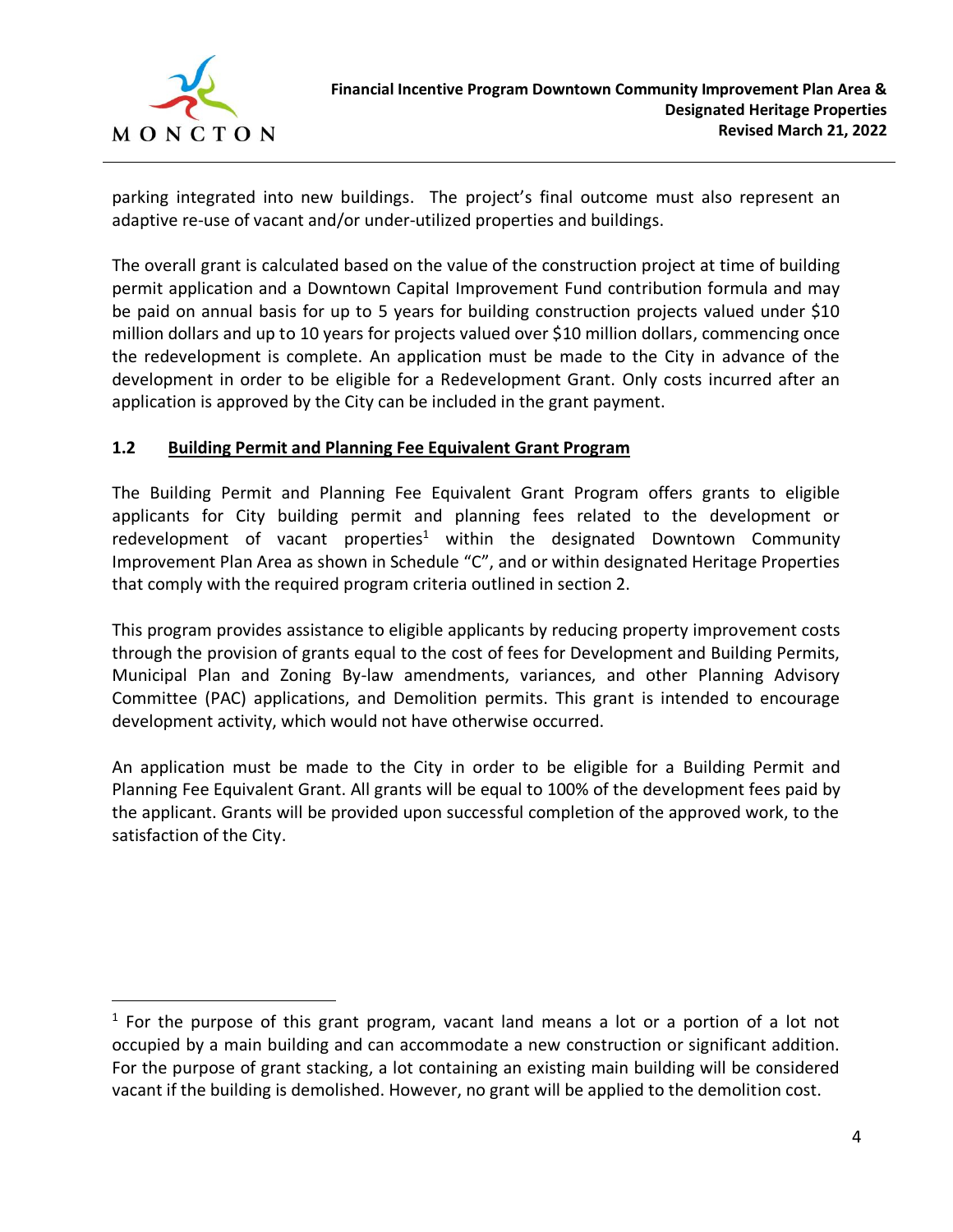

### **2. PROGRAM CRITERIA**

#### General Conditions

- 2.1 The property must be located within the designated City of Moncton Downtown Community Improvement Plan Area as shown in Schedule "C", and or be designated as a Heritage property under the City of Moncton Heritage Preservation By-law.
- 2.2 The property owner is registered as a Corporation under the Business Corporation Act.
- 2.3 The subject property shall not be subject to any outstanding City work orders.
- 2.4 The subject property shall not be in a position of tax arrears or downtown Business Improvement Area (BIA) contribution. All taxes owing shall be paid prior to the disbursement of any fee related grant.
- 2.5 The development proposal respects any existing Heritage designation plans for the existing property and adjacent properties.
- 2.6 Eligible Financial Incentive Program Grant Projects must represent one of following types of projects:
	- a) Infill and redevelopment of large surface parking lots, vacant under-utilized sites, and buildings;
	- b) Redevelopment of properties which involves the demolition of commercial, residential or industrial buildings with the exception of designated heritage buildings;
	- c) Residential Conversion and Intensification of upper stories (eg.,  $2^{nd}$  story and above) of under-utilized Commercial and Office Buildings;
	- d) Restoration of older abandoned buildings; and
	- e) Downtown parking structure
- 2.7 Development must significantly improve or enhance the value of the property.
- 2.8 Any property owner wishing to be considered for a grant under the Financial Incentive Program must complete and submit an Application Form to the City prior to the commencement of any works and prior to application for building permit.
- 2.9 A portion of the increased property assessment after redevelopment and or Building Permit and Planning application fees shall be directed to the Downtown Capital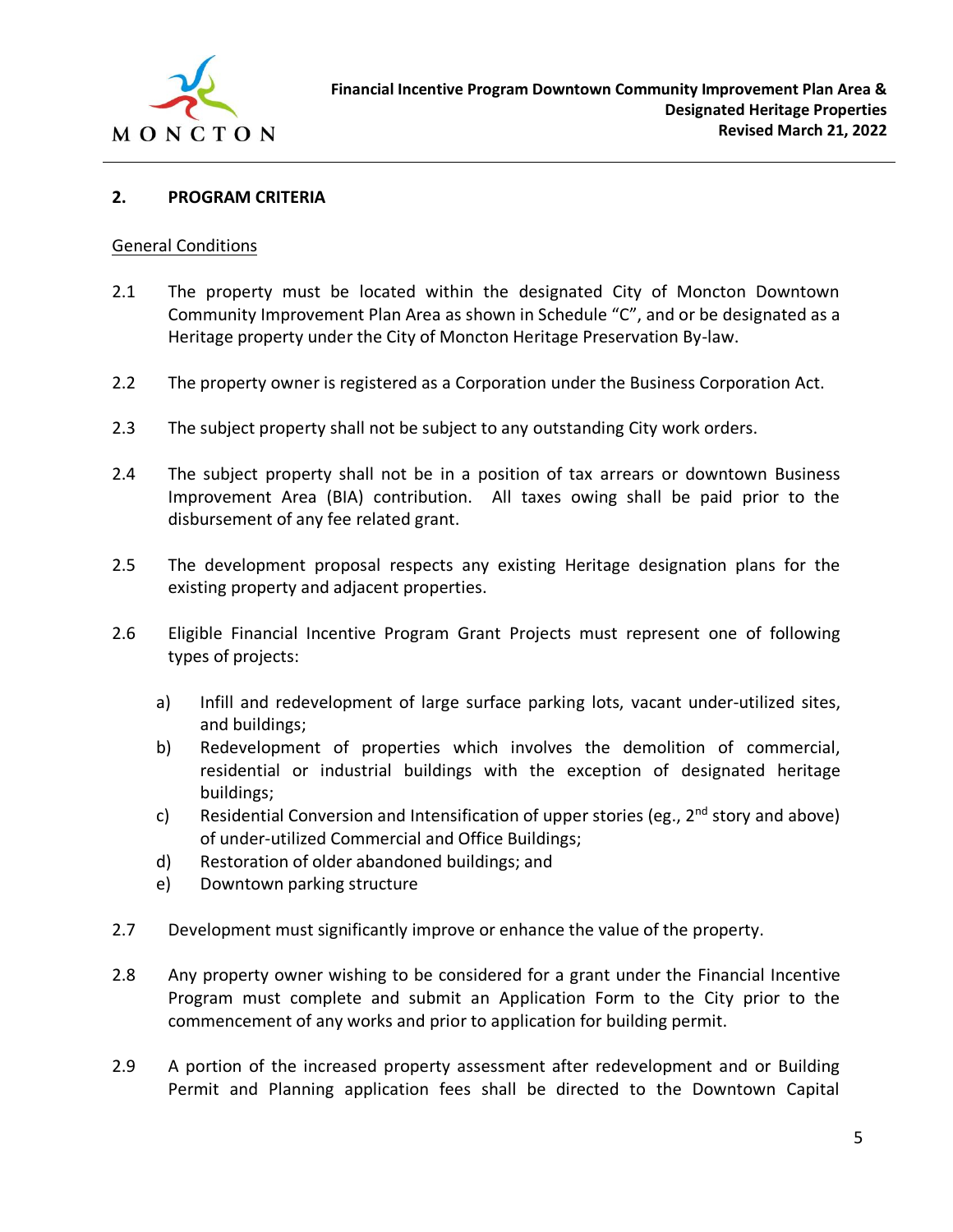

Improvement Fund for the Community Improvement Plan Area in order to fund the grant program;

### Redevelopment Grant Program

- 2.10 Within the Redevelopment Grant Program, the maximum grant paid out by the program each year for a specific project cannot exceed the annual contribution made to the Downtown Capital Improvement Fund for that project.
- 2.11 Before any grant is provided to the applicant for a property for which a satisfactory grant application has been received and approved, the project has to be completed and property taxes are required to have been paid as billed each year and, the property shall be in compliance with the program's requirements and conditions*.*
- 2.12 Actual costs for any or all of the eligible items may be subject to independent audit at the expense of the property owner *(i.e. where the City requires an audit, criteria will be established)*.

#### Building Permit and Planning Fee Equivalent Grant Program

- 2.13 Any property owner wishing to be considered for a grant under the Building Permit and Planning Fee Equivalent Grant Program must complete and submit an Application Form to the City prior to the commencement of any works.
- 2.14 Applicants must pay for development fees in entirety prior to undertaking the work for which a satisfactory grant application has been received and approved. A grant for the full amount of the building permit fee will be provided to the applicant once the approved work is complete, to the City's satisfaction. Only fees paid for the following types of applications are eligible:
	- a) Development Permit and Building Permit;
	- b) Rezoning Fee for a Municipal Plan and Zoning By-law Amendment;
	- c) Variance and other Planning Advisory Committee (PAC) Applications; and/or
	- d) Demolition Permit.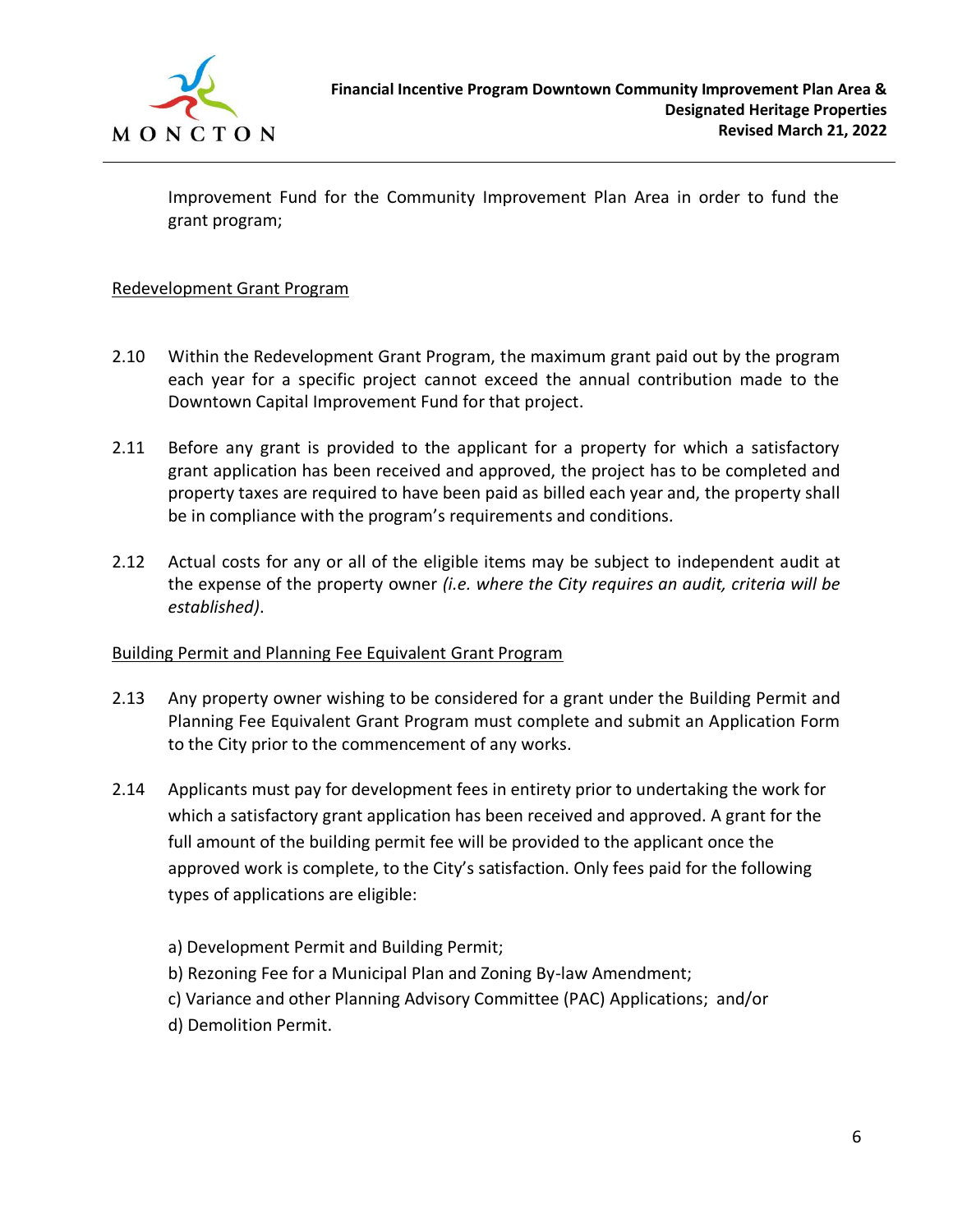

### Other Conditions

- 2.15 The applicant will be required to enter into an Agreement with the City of Moncton that sets out the conditions of the annual grant.
- 2.16 The proposed development will commence no longer than 2 years following City Council's approval of the grant or the grant will be cancelled. The 2 year period may be extended by City Council at its absolute discretion.
- 2.17 The first grant payment will be made to the developer anytime after the  $1<sup>st</sup>$  of July of the following year of the final inspection, when the owner provides proof that his municipal taxes have been paid.

## **3. GRANT APPLICATION REVIEW AND APPROVAL**

- 3.1 The City's Economic Development Department will administer the Downtown Community Improvement Plan Financial Incentive Program. All applications will be evaluated by an Inter-Departmental working group made up of staff from Economic Development, Urban Planning, Building Inspection, Engineering, Legal and Finance Departments. This group will be responsible for providing recommendations for Council's approval based on the program requirements specified in the Downtown Community Improvement Plan.
- 3.2 Applications are filed utilizing the Financial Program Grant Application Form outlined in Schedule "A".
- 3.3 Redevelopment Grant Program payments under the Downtown Capital Improvement Fund Program are evaluated according to program criteria in Schedule "B".
- 3.4 Eligible Funding Projects must be located within the designated Downtown Community Improvement Plan Area as shown on Schedule "C".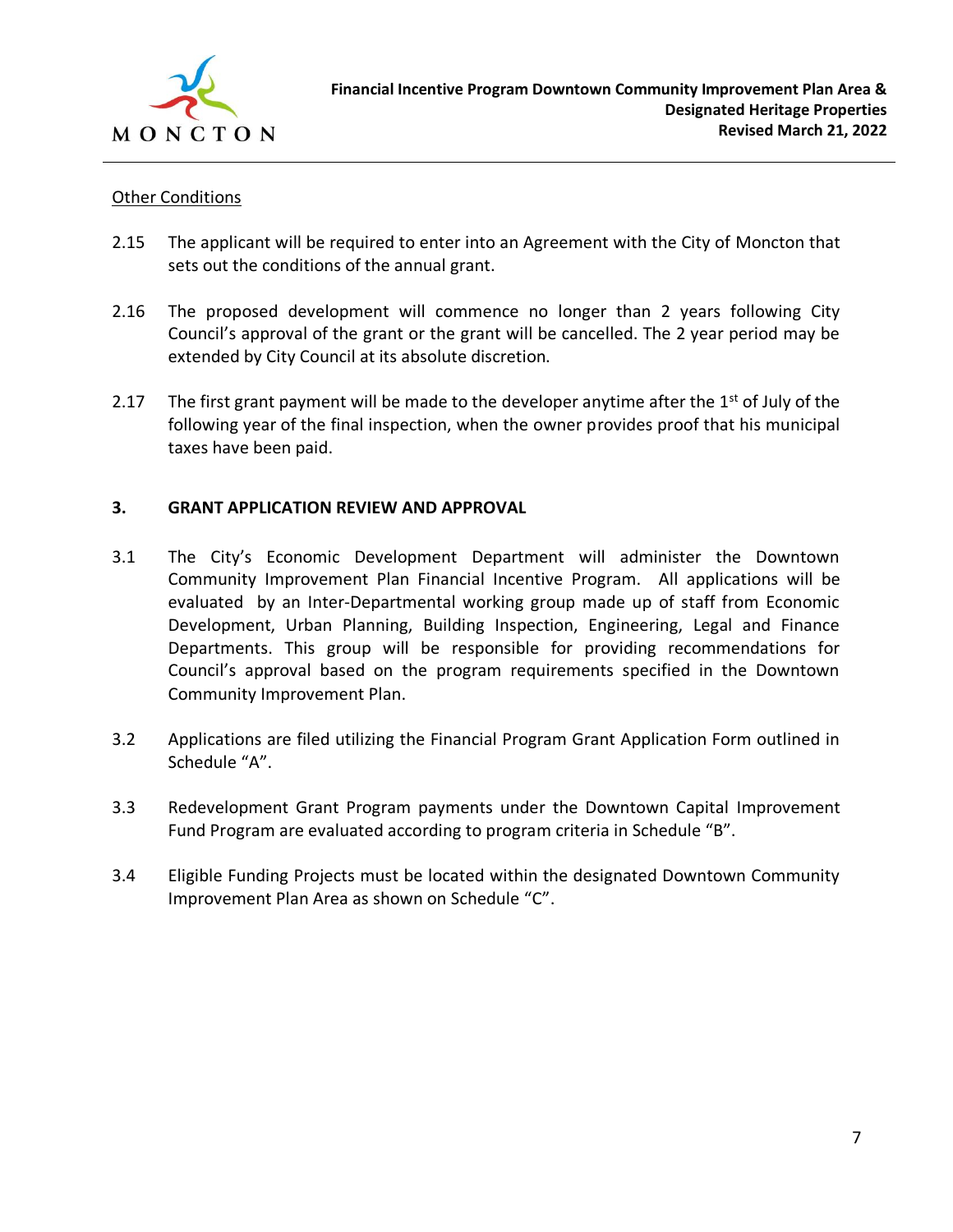

# **Schedule "A" FINANCIAL INCENTIVE PROGRAM GRANT APPLICATION FORM**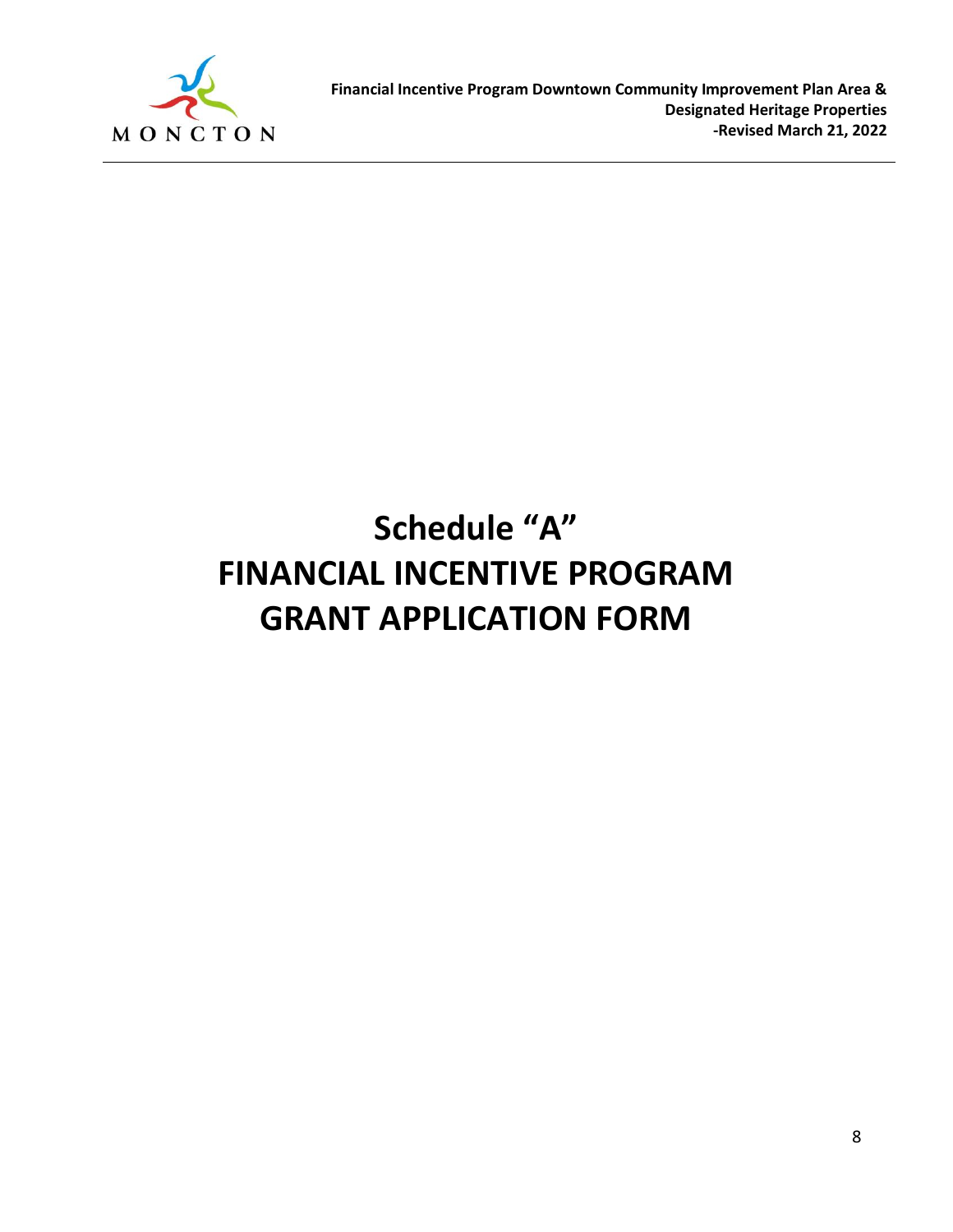

## **FINANCIAL INCENTIVE PROGRAM GRANT APPLICATION FORM**

## **SECTION A APPLICATION TYPE**

PLEASE CHECK FINANCIAL INCENTIVE PROGRAM (S) THAT YOU WOULD LIKE TO BE CONSIDERED FOR YOUR DEVELOPMENT PROJECT:



**NEDEVELOPMENT GRANT** 

 $\square$  BUILDING PERMIT AND PLANNING FEE EQUIVALENT GRANT

## **SECTION B GENERAL INFORMATION AND INSTRUCTIONS**

- 1) An application for the Financial Incentive Program Grant must be submitted to the City of Moncton Economic Development Department prior to the commencement of any works and prior to application for building permit;
- 2) Such application shall include reports, plans, estimates, contracts and other details as may be required to satisfy the City with respect to the eligible costs of the project and conformity of the project with the Downtown Community Improvement Plan;
- 3) As a condition of the grant application, the City may require the applicant to submit a Business Plan, with said Plan to the City's satisfaction;
- 4) The property shall be redeveloped such that the amount of work undertaken result in a significant increase in the assessed value of the property within the designated Downtown Community Improvement Plan area;
- 6) Eligibility of the grant is evaluated on a point based system described in Schedule "B"
- 7) Actual costs for any or all of the items may be subject to audit by the City, at the expense of the property owner;
- 8) All property owners participating in this program will be required to enter into an agreement with the City which will specify the terms and conditions of the grant; and
- 9) All grant applications and agreements must be approved by City Council.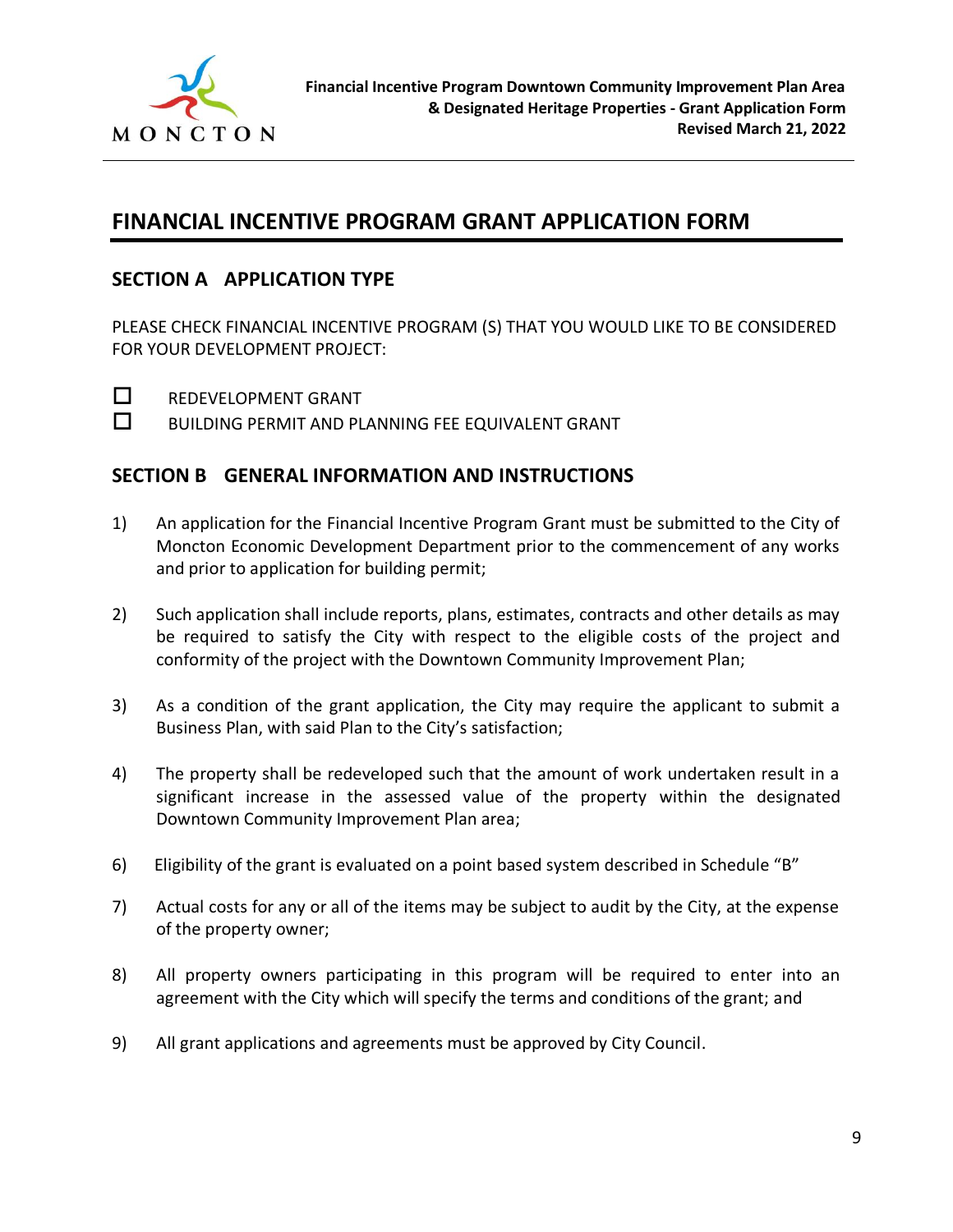

10) If an agent is acting on behalf of the property owner, please ensure the required authorization is completed and executed by the property owner as provided in Section G.

**Section C Property Owner and Applicant / Agent Information**

| <b>Property Owner Information</b>                                                                                                                                                                                              |  |
|--------------------------------------------------------------------------------------------------------------------------------------------------------------------------------------------------------------------------------|--|
|                                                                                                                                                                                                                                |  |
|                                                                                                                                                                                                                                |  |
| <u> 1989 - Andrea Santana, amerikana amerikana amerikana amerikana amerikana amerikana amerikana amerikana amerika</u>                                                                                                         |  |
|                                                                                                                                                                                                                                |  |
| <b>Applicant / Agent Information</b>                                                                                                                                                                                           |  |
| Name of Agent 2008 and 2008 and 2008 and 2008 and 2008 and 2008 and 2008 and 2008 and 2008 and 2008 and 2008 and 2008 and 2008 and 2008 and 2008 and 2008 and 2008 and 2008 and 2008 and 2008 and 2008 and 2008 and 2008 and 2 |  |
|                                                                                                                                                                                                                                |  |
| ,我们也不会有什么。""我们的人,我们也不会有什么?""我们的人,我们也不会有什么?""我们的人,我们也不会有什么?""我们的人,我们也不会有什么?""我们的人                                                                                                                                               |  |
|                                                                                                                                                                                                                                |  |
|                                                                                                                                                                                                                                |  |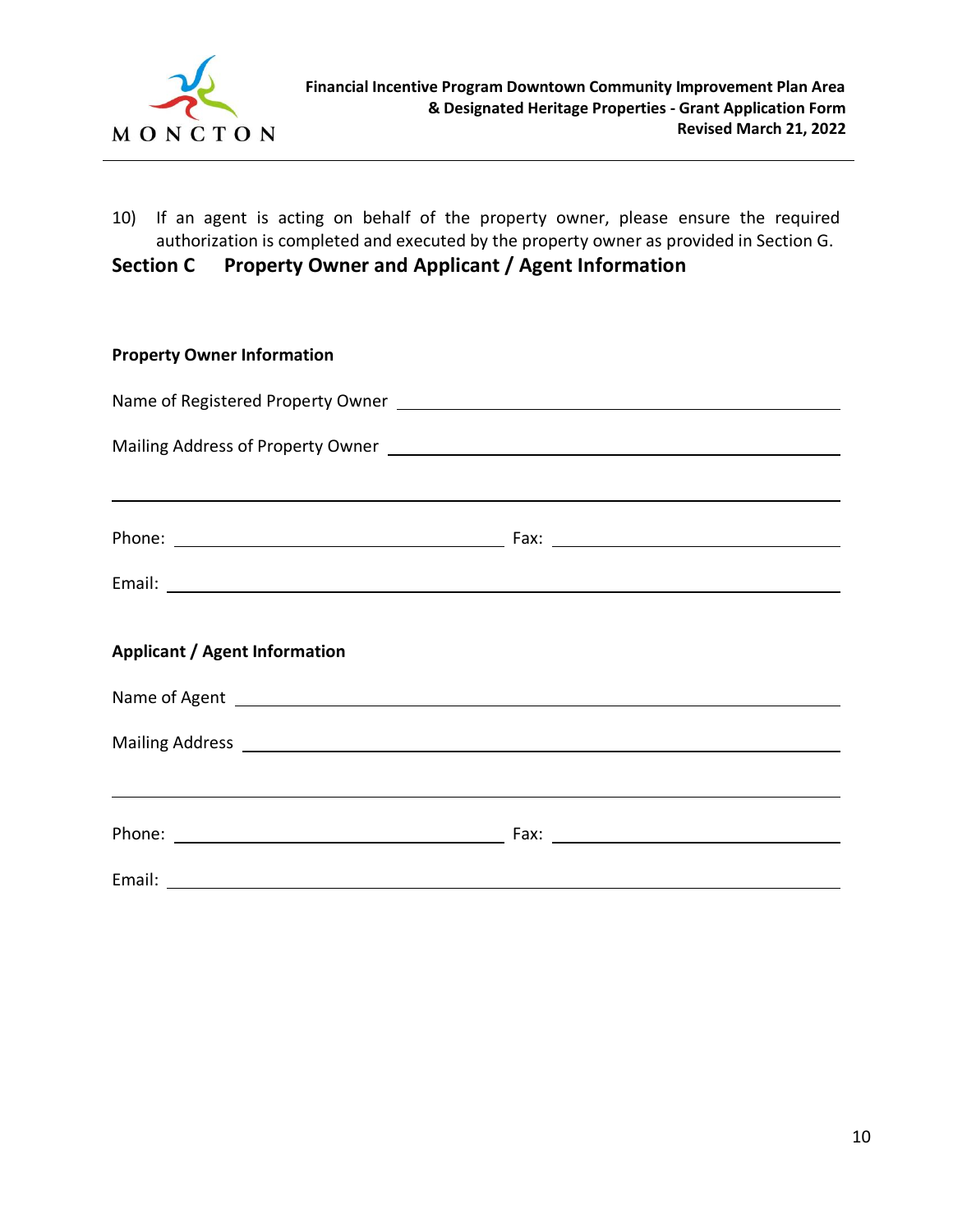

## **Section D Property Information**

Civic Address(es) of Property for which this Application is being submitted

Property Identification Number(s) (PID) Legal Description of Property (Lot and Plan Numbers) \_\_\_\_\_\_\_\_\_\_\_\_\_\_\_\_\_\_\_\_\_\_\_\_\_\_\_ Existing Use <u>example</u> Are there Existing Buildings on Site? Yes \_\_\_\_\_\_\_\_\_ (if yes provide size below)  $NO<sub>-</sub>$ Building 1 sq. ft. Building 2 sq. ft. (Please list any additional buildings on separate sheet) Is the property protected by a Heritage Designation? Yes \_\_\_\_\_\_\_\_\_\_\_ No \_\_\_\_\_\_\_\_ Are there any outstanding work orders on this property? Yes No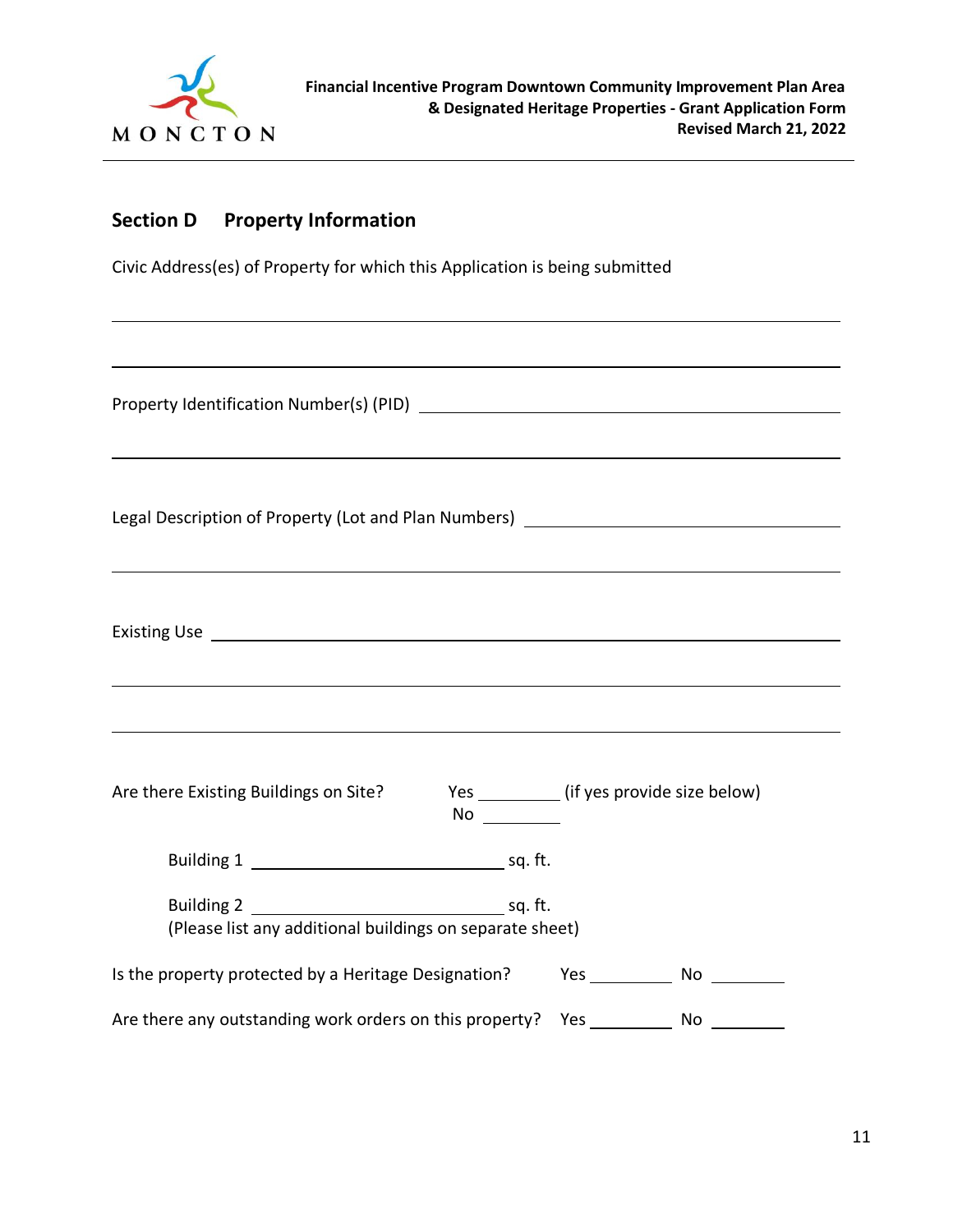

# **Section E Property Tax Information**

| <b>Current Property Taxes paid annually</b>                |     |     |
|------------------------------------------------------------|-----|-----|
| Estimated Property Taxes Paid annually after redevelopment |     |     |
| Is this property in tax arrears?                           | Yes | No. |
| If yes, specify value of tax arrears                       |     |     |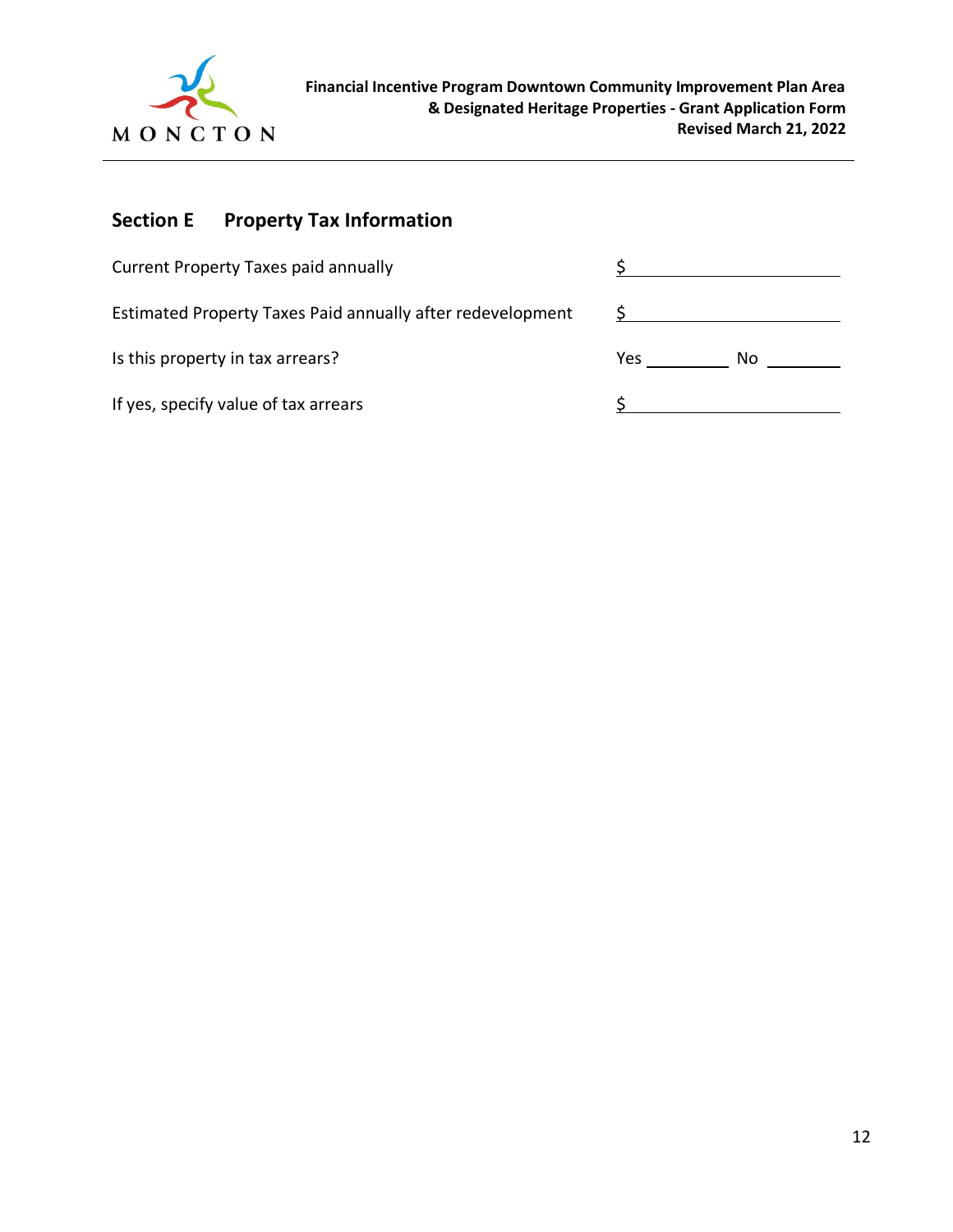

## **Section F Development Information**

Provide a detailed description (building size/type, number of stories, construction materials, etc…) of the proposed development to take place on the site (please attach detailed construction drawings).

Estimated construction value of the proposed development  $\frac{\zeta}{\zeta}$ Estimated construction start date (Month/Year) Estimated construction end date (Month/Year)

## **Section G Authorization**

| $\mathsf{I}$ , and the state of $\mathsf{I}$                                                 |  |                                                                                                     | am the |
|----------------------------------------------------------------------------------------------|--|-----------------------------------------------------------------------------------------------------|--------|
|                                                                                              |  | owner of the land that is subject of this application, and I hereby authorize our agent / solicitor |        |
|                                                                                              |  | to make this application and                                                                        |        |
| to act on my behalf in regard to this application.                                           |  |                                                                                                     |        |
| Dated at the $\_\_\_\_\_$ , this $\_\_\_\_$ (day) of $\_\_\_\_$ (month), $\_\_\_\_\_$ (year) |  |                                                                                                     |        |
| Name of Owner                                                                                |  | Signature of Owner                                                                                  |        |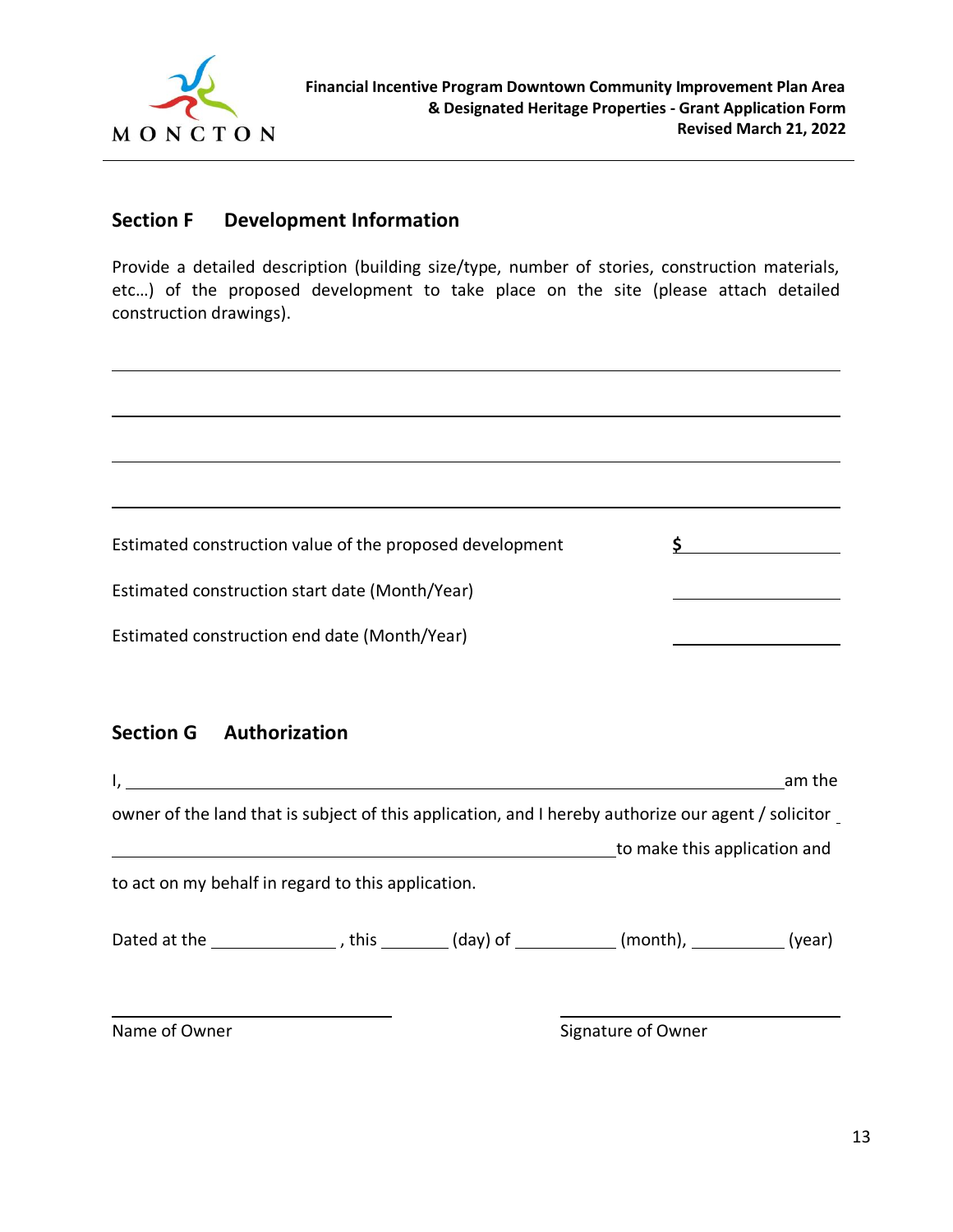

## **Section H Sworn Declarations**

I/WE HEREBY APPLY for a grant under this program.

I/WE HEREBY AGREE to abide by the terms and conditions of the Downtown Financial Incentive Program Grant as specified in this application within the City of Moncton Downtown Community Improvement Plan Area.

I/WE HEREBY AGREE to enter into a Downtown Financial Incentive Program Agreement with the City of Moncton that specifies the terms and conditions of the grant.

I/WE HEREBY AGREE to abide by the terms and conditions of the Downtown Financial Incentive Program Agreement.

I/WE HEREBY CERTIFY that the information contained in this application is true, correct and complete in every respect and may be verified by the City of Moncton by such inquiry as it deems appropriate, including inspection of the property for which this application is being made.

I/WE HEREBY GRANT PERMISSION to the City, or its agents, to inspect my/our property prior to, during, and after environmental remediation, site rehabilitation and project construction.

I/WE HEREBY AGREE that the program for which application has been made herein is subject to cancellation and/or change at any time by the City in its sole discretion, subject to the terms and conditions specified in the Program. Participants in the program whose application has been approved and who have entered into the Downtown Financial Incentive Program Agreement with the City, will continue to receive grant payments, subject to their Grant Agreement.

| Dated at the |        | this | (day) of |  |
|--------------|--------|------|----------|--|
| (month),     | (vear) |      |          |  |

Name of Owner or Authorized Agent Title

Signature of Owner or Authorized Agent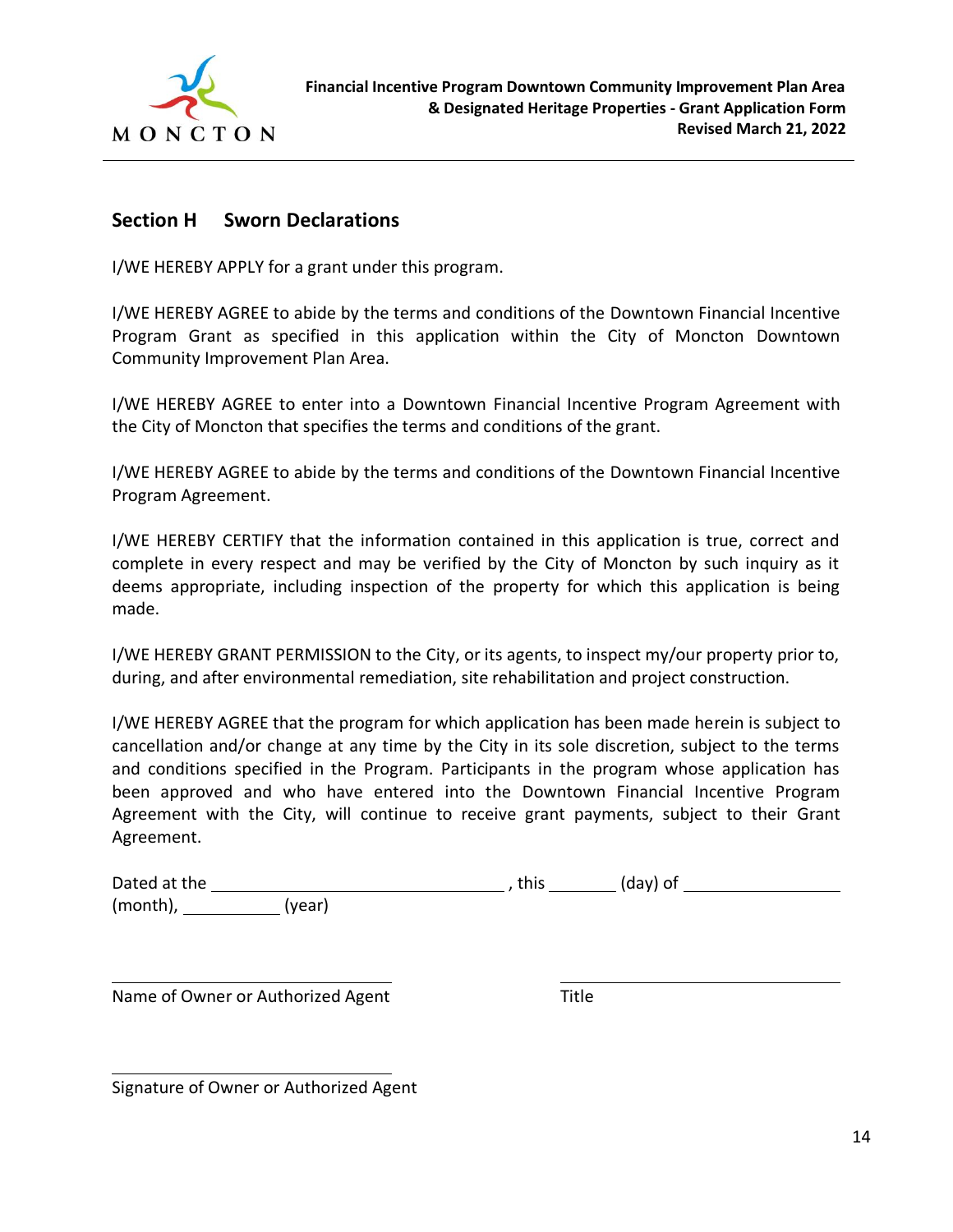

# **Schedule "B" GRANT EVALUATION FORM**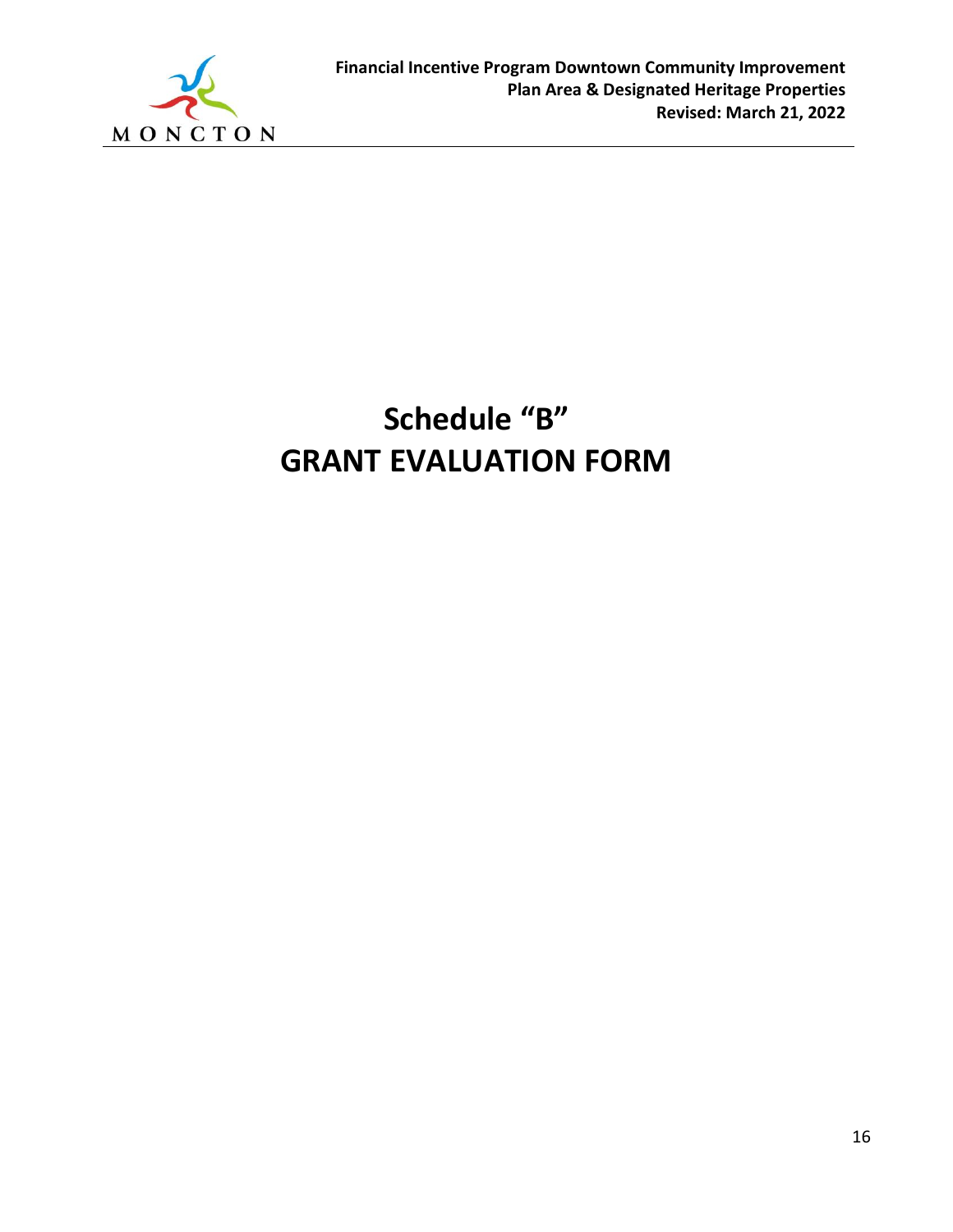

## **REDEVELOPMENT GRANT PROPOSAL EVALUATION**

Under the Redevelopment Grant, a maximum incentive amount will be determined by the City. The amount of the final grant is guided by the evaluation system below. The points are used to guide the percentage of the total maximum incentive amount. The system evaluates development proposals to achieve the outlined development features..

All eligible proposals will automatically be granted 50 base points. Additional points will be provided when a proposal includes development features that achieve a range of policy objectives defined in the table below.

**Development Feature Points (up to) Earned Points**

#### **Housing**

| Residential units (two to four<br>units)         |    |  |
|--------------------------------------------------|----|--|
| Residential units (five to twelve<br>units)      | 20 |  |
| Residential units (greater than<br>twelve units) | 30 |  |

#### **Mixed Use Development**

| Live/Work Units                           |    |  |
|-------------------------------------------|----|--|
| Mixed Use                                 | 10 |  |
| Mixed Use (with retail space at<br>grade) | 15 |  |

#### **Parking Facilities**

| <b>Structured Parking</b>           | 10 |  |
|-------------------------------------|----|--|
| Underground Parking                 | 10 |  |
| Alternative Transportation          |    |  |
| parking (i.e. bike locker, electric |    |  |
| car parking)                        |    |  |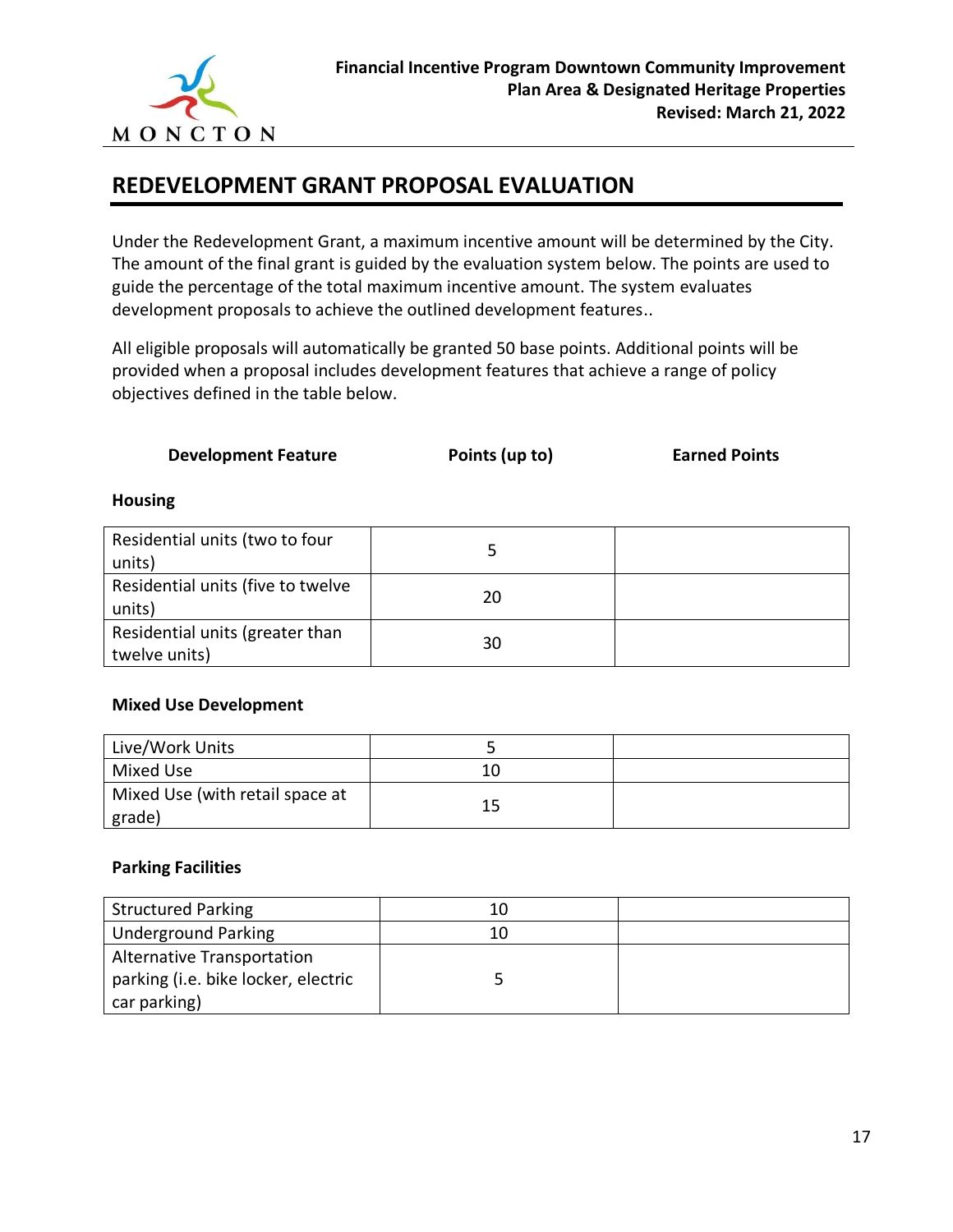

## **Adaptive Re-Use of Building**

| e.g. A building formerly used for |    |  |
|-----------------------------------|----|--|
| industrial or commercial uses,    |    |  |
| has been vacant for at least one  |    |  |
| year and involves the conversion  | 20 |  |
| or repurposing to a different     |    |  |
| category of use.                  |    |  |

#### **Contributes to Public Realm**

| e.g. Streetscape improvements      |  |
|------------------------------------|--|
| (trees), publicly accessible space |  |
| on private property.               |  |

#### **Environmental Remediation**

| To Commercial Standard       |  |
|------------------------------|--|
| To Residential/Park Standard |  |

## **Transit Oriented Development**

| e.g. proximity to an existing or |    |  |
|----------------------------------|----|--|
| proposed transit stop, increased | 10 |  |
| density on a transit route, etc. |    |  |

## **Sustainable Development**

| LEED Standard (Certified-Silver, | 15(5, 10, 15) |  |
|----------------------------------|---------------|--|
| Gold, Platinum)                  |               |  |
| Green Globes (1-2, 3, 4)         | 15(5, 10, 15) |  |
| Renewable Energy Bonus           |               |  |
| Other Sustainable Features (e.g. |               |  |
| Green Roof, Solar, Geothermal    | 10            |  |
| Energy, Energy Star etc.)        |               |  |

## **Heritage**

| Restoration of heritage features |  |
|----------------------------------|--|
| Project complements heritage     |  |
| character                        |  |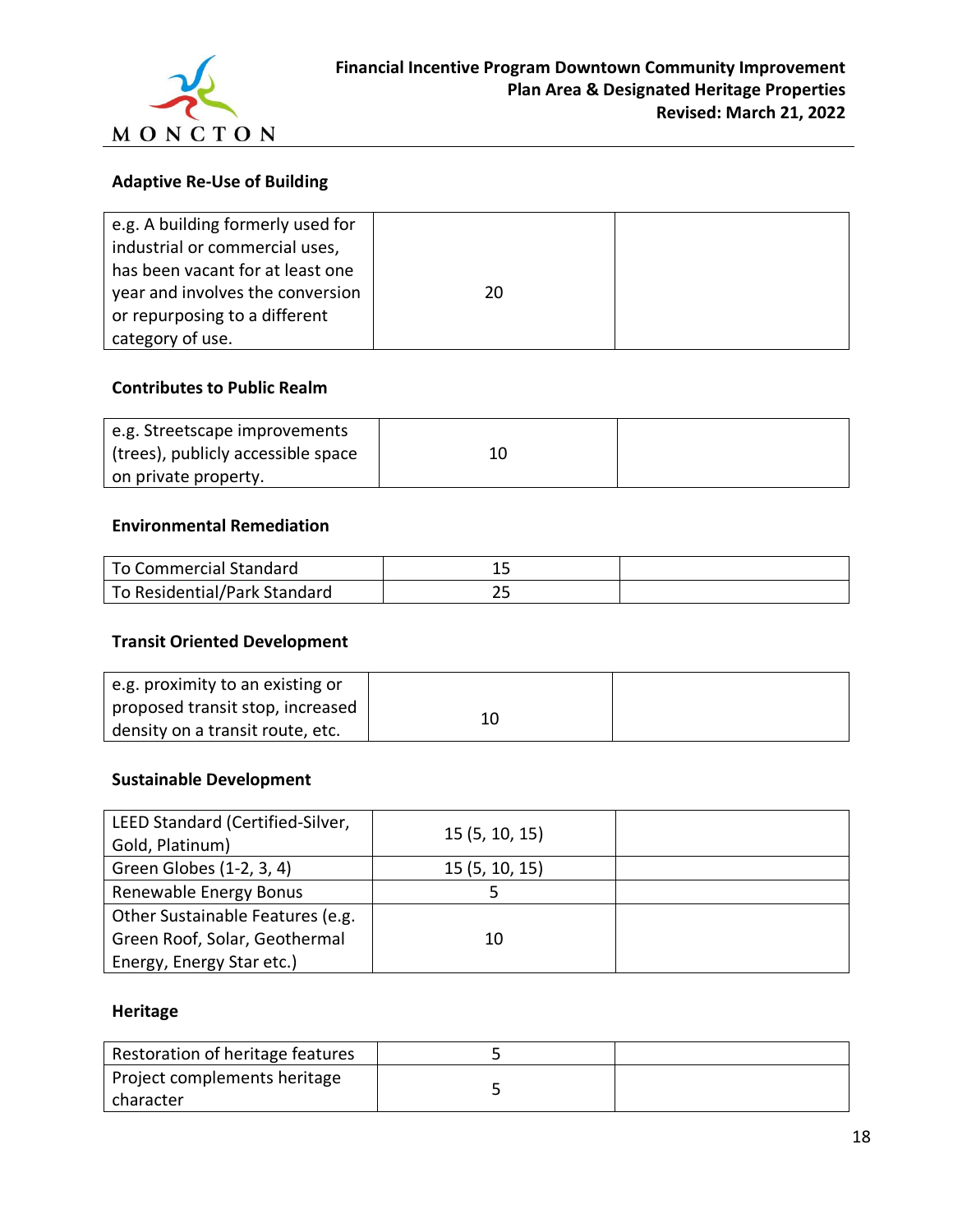

## **REDEVELOPMENT GRANT FORMULA**

Grants are paid out on a declining scale over the term of the grant.

## **Grant Payout Formula:**

**(Residential Building Permit Value x Grant Rate Residential) + (Non-Residential Building Permit value x Grant Rate Non-Residential)**

**5-Year Grant:**

| <b>Grant Rate</b>      | Year 1' | Year 2 | Year 3' | Year 4' | Year 5 |
|------------------------|---------|--------|---------|---------|--------|
| Residential            | 0.012   | 0.011  | 0.008   | 0.005   | ን.003  |
| <b>Non-Residential</b> | 0.018   | 0.016  | 0.012   | 0.008   | 0.004  |

| <b>Grant Calculation</b>                                          |             |
|-------------------------------------------------------------------|-------------|
| Value of Construction (at time of building permit<br>application) | \$5,000,000 |
| <b>Municipal Tax Portion Residential</b>                          | x 0.015472  |
| <b>Municipal Tax Portion Non-Residential</b>                      | x 0.023208  |
| <b>Grant Duration in Years</b>                                    | 5           |
| <b>Incremental City Taxes</b>                                     | \$73,105    |

| Year         | <b>Grant Amount</b> | <b>New Tax Revenue to City</b> |
|--------------|---------------------|--------------------------------|
| Year 1       | \$63,000            | \$10,105                       |
| Year 2       | \$57,500            | \$15,605                       |
| Year 3       | \$42,000            | \$31,105                       |
| Year 4       | \$26,500            | \$46,605                       |
| Year 5       | \$15,500            | \$57,605                       |
| <b>TOTAL</b> | \$204,500           | \$161,026                      |

\*Assuming project is 90% Residential, 10% Non-Residential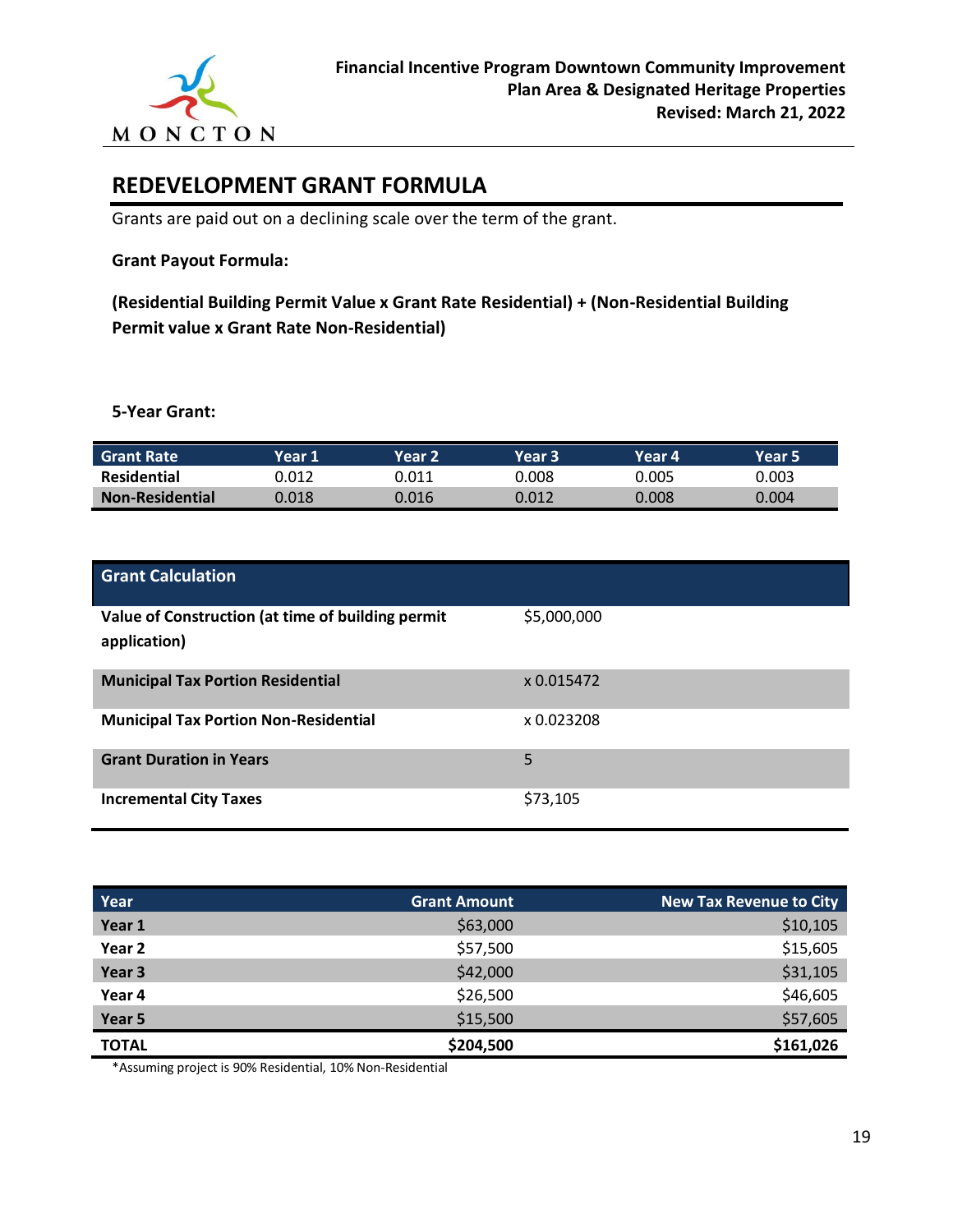

## **10-Year Grant:**

| <b>Grant Rate</b>      | Year 1 | Year 2 | Year 3 | Year 4 | Year 5  |
|------------------------|--------|--------|--------|--------|---------|
| <b>Residential</b>     | 0.012  | 0.011  | 0.010  | 0.008  | 0.007   |
| <b>Non-Residential</b> | 0.018  | 0.016  | 0.014  | 0.013  | 0.011   |
| <b>Grant Rate</b>      | Year 6 | Year 7 | Year 8 | Year 9 | Year 10 |
| <b>Residential</b>     | 0.006  | 0.005  | 0.004  | 0.002  | 0.001   |
| <b>Non-Residential</b> | 0.009  | 0.007  | 0.005  | 0.004  | 0.002   |

| <b>Grant Calculation</b>                                          |              |
|-------------------------------------------------------------------|--------------|
| Value of Construction (at time of building permit<br>application) | \$10,000,000 |
| <b>Municipal Tax Portion Residential</b>                          | x 0.015472   |
| <b>Municipal Tax Portion Non-Residential</b>                      | x 0.023208   |
| <b>Grant Duration in Years</b>                                    | 10           |
| <b>Incremental City Taxes</b>                                     | \$154,333    |

| Year              | <b>Grant Amount</b> | <b>New Tax Revenue to City</b> |
|-------------------|---------------------|--------------------------------|
| Year 1            | \$126,000           | \$28,333                       |
| Year <sub>2</sub> | \$115,000           | \$39,333                       |
| Year 3            | \$104,000           | \$50,333                       |
| Year 4            | \$85,000            | \$69,333                       |
| Year 5            | \$74,000            | \$80,333                       |
| Year 6            | \$63,000            | \$91,333                       |
| Year <sub>7</sub> | \$52,000            | \$102,333                      |
| Year 8            | \$41,000            | \$113,333                      |
| Year 9            | \$22,000            | \$132,333                      |
| Year 10           | \$11,000            | \$143,333                      |
| <b>TOTAL</b>      | \$693,000           | \$850,332                      |

\*Assuming project is 90% Residential, 10% Non-Residential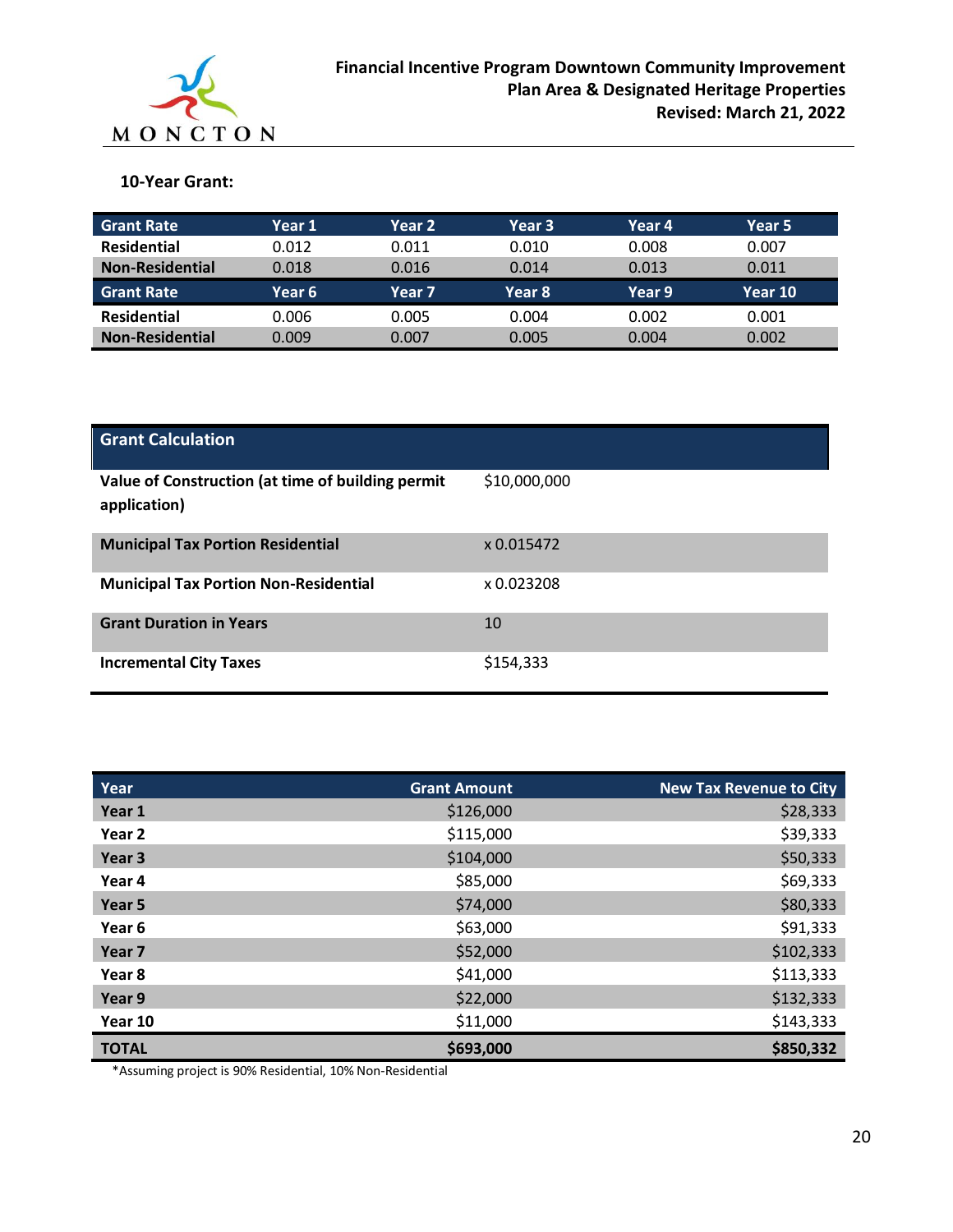

# **Schedule "C" Downtown Community Improvement Plan Area**